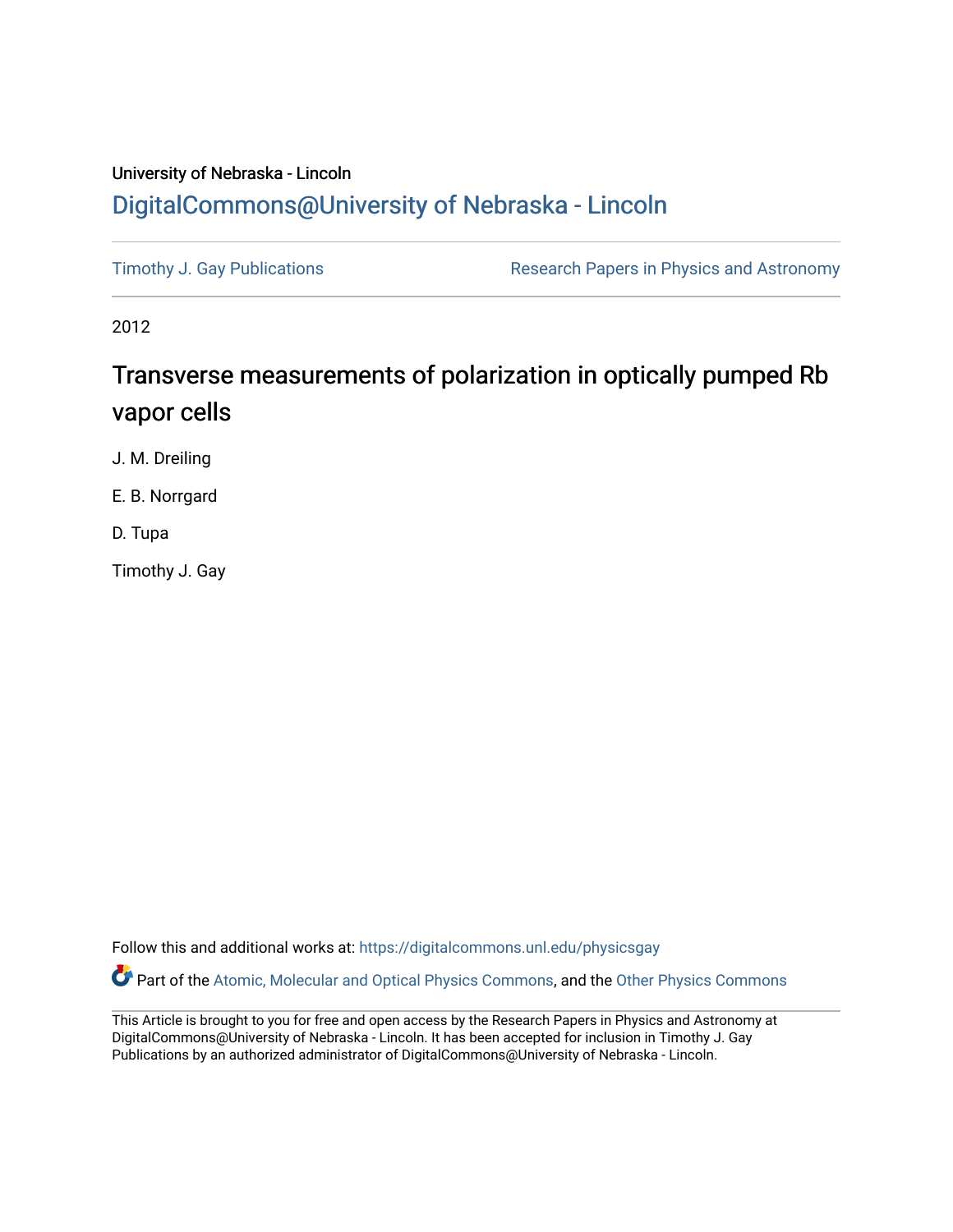### **Transverse measurements of polarization in optically pumped Rb vapor cells**

J. M. Dreiling,<sup>1</sup> E. B. Norrgard,<sup>1,\*</sup> D. Tupa,<sup>2</sup> and T. J. Gay<sup>1</sup>

<sup>1</sup>*Department of Physics and Astronomy, University of Nebraska, Lincoln, Nebraska 68588-0299, USA*

<sup>2</sup>*Los Alamos National Laboratory, Los Alamos, New Mexico 87545, USA*

(Received 13 September 2012; published 26 November 2012)

We have developed a simple heuristic method for determining the polarization of an optically pumped alkalimetal vapor. A linearly polarized probe beam traverses a vapor cell perpendicular to the pump-beam propagation direction, and the transmitted beam intensity is monitored for orthogonal linear polarizations. As the probe beam is scanned in frequency across the  $D_1$  transition, its linear-polarization-dependent transmission can be used as a measure of the atomic orientation of the vapor. We analyze these transmission differences and their dependence on the alkali-metal number density in the vapor.

DOI: 10.1103/PhysRevA.86.053416 PACS number(s): 32.80.Xx

#### **I. INTRODUCTION**

Optical pumping of alkali-metal vapor is ubiquitous in atomic physics and is used for a variety of applications. Among these are storage of light [1]; atomic clocks [2] and magnetometers [3]; the production of polarized ions [4–6], neutrons [7], and solids [8]; gas targets for nuclear physics studies [9], and the generation of polarized noble gases through spin-exchange optical pumping [10]. Each of these experiments requires significantly different operating conditions. For example, storage of light in a warm alkali-metal vapor is effected with little or no buffer gas and with spectrally narrow, low-power lasers, while systems that use spin-exchange optical pumping to generate polarized noble gases tend to use high buffer-gas pressures (∼1000 Torr) and broad, high-power lasers. The work reported here deals with a third regime, using somewhat broad, high-power lasers with low pressures  $(0.1–20$  Torr) of buffer gas and an alkali-metal density of  $10^{12}$ to  $10^{13}$  cm<sup>-3</sup> [11–13]. Among other possible applications, such as gas-cell atomic clocks [14], these conditions are necessary to generate a beam of electrons polarized through spin exchange with a spin-polarized optically pumped alkali-metal target [12]. The necessity of passing the electrons through the alkali-metal (Rb) vapor requires that the buffer-gas pressures be modest to maintain an appreciable electron current. We hope to use this technology to produce a "turnkey" polarized electron source.

The Rb polarization  $P_{\text{Rb}}$  in its ground state is given by

$$
P_{\text{Rb}} = \frac{n_{\uparrow} - n_{\downarrow}}{n_{\uparrow} + n_{\downarrow}},\tag{1}
$$

where  $n_{\uparrow}$  ( $n_{\downarrow}$ ) is the number of atoms with  $m_J = +1/2$  (-1/2) in the Rb  $5s^2S_{1/2}$  fine-structure level. This is equivalent to the Rb valence-electron polarization and is typically determined by Faraday rotation measurements [13,15]. In such a measurement, a linearly polarized probe beam well detuned from line center is passed through a cell of polarized vapor in a direction nearly parallel to the pumping beam. The angle of rotation of the linear polarization,  $\Delta \varphi_p$ , is measured to determine the

polarization of the sample with the equation

$$
P_{\text{Rb}} = \frac{56\pi\delta(\Delta\varphi_p)}{3\lambda_0^2 \Gamma_{\text{nat}} L N},\tag{2}
$$

where N is the Rb number density,  $\lambda_0$  is the Rb  $D_1$  line-center wavelength,  $\Gamma_{\text{nat}}$  is the natural linewidth of the transition, L is the length over which the probe interacts with the vapor, and  $\delta$  is the detuning of the probe-beam wavelength from the line center.

In such a measurement, the spin polarization is sampled along the entire length of the vapor through which the probe propagates. Thus Eq. (2) yields an average polarization along the cell length. Additionally, the measurement requires optical access through both ends of the vapor cell and can result in inconvenient configurations of optical elements in order to provide the necessary near-collinearity of the probe and pump beams.

We report here a simple heuristic method to determine the polarization of an optically pumped alkali-metal vapor, using a probe beam tuned to the  $D_1$  transition and oriented perpendicular to the pump beam. This scheme is optically simple and has the advantage that it can provide spatially resolved polarization information in cells containing moderate Rb density.

#### **II. METHOD**

The experimental setup we used in this work is shown both schematically (Fig. 1) and in more detail (Fig. 2). A circularly polarized pump beam passed along the axis of a cylindrical vapor cell and was oriented parallel to an imposed magnetic field along the z quantization axis. A linearly polarized probe beam was directed through the side of the vapor cell, perpendicular to the pump beam. With a photodiode detector and digital oscilloscope, transmission vs frequency profiles were obtained for the probe beam with its polarization axis parallel to the z axis ( $\pi$  linear polarization) and with its polarization axis normal to both the pump and probe propagation directions ( $\pi$ <sup>v</sup> linear polarization). Typical data for the probe transmission profile are shown in Fig. 3.

<sup>\*</sup>Present address: Sloane Physics Laboratory, Yale University, New Haven, CT 06520.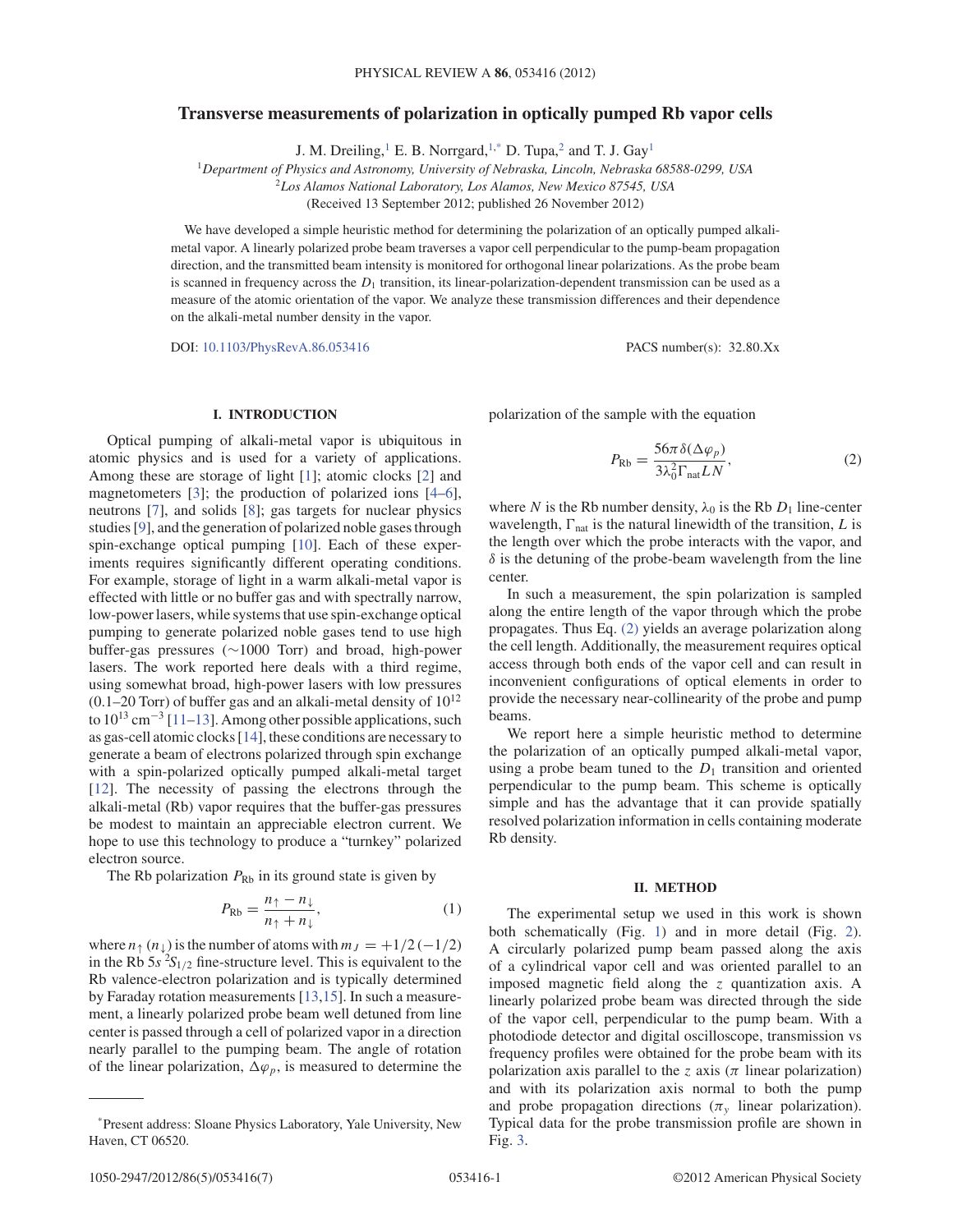

FIG. 1. (Color online) Schematic of the experimental setup. A circularly polarized beam propagating along the z axis optically pumps the alkali-metal vapor. A magnetic field is imposed along the  $z$  axis. The transmission of a linearly polarized, perpendicularly oriented probe beam is measured with a photodiode detector for two polarizations:  $\pi$  (polarization axis parallel to the z axis) and  $\pi$ <sub>y</sub> (polarization axis parallel to the y axis).

The profile of the  $\pi$  probe was subtracted from that of the  $\pi$ <sub>v</sub> probe to give a difference trace D which provides information about  $P_{\text{Rb}}$ . As seen in Fig. 3, two particularly prominent features in the difference profile correspond to  $\pi_{v}$  light being more strongly absorbed than  $\pi$  light near the <sup>87</sup>Rb  $F = 2 \rightarrow F = 1$  transition and  $\pi$  light being more strongly absorbed than  $\pi$ <sub>v</sub> light near the <sup>85</sup>Rb  $\overline{F} = 3 \rightarrow \overline{F} = 3$ transition. The extrema of these features are referred to as  $D_{\text{min}}$ and  $D_{\text{max}}$ , respectively.

Figure 4 depicts the allowed atomic transitions for polarized light in the dipole approximation. If  $\sigma^+$  ( $\sigma^-$ ) circularly polarized light is absorbed by an atom, it will cause an electronic transition with  $\Delta m_F = +1$  (-1). Linearly polarized  $\pi$  light drives a  $\Delta m_F = 0$  transition, while  $\pi_y$  light drives a transition to a state which is a coherent superposition of  $\Delta m_F = +1$  and  $\Delta m_F = -1$  states.

The data of Fig. 3 can be explained qualitatively in the following way. Consider a Rb vapor for which we label the ground and excited states  $F_g$  and  $F_e$ , respectively. If the vapor



FIG. 2. (Color online) Apparatus details: (1) linear polarizer, (2) quarter-wave plate, (3) beam sampler, and (4) photodiode.





FIG. 3. (Color online) Measured transmission for transverse  $\pi$ <sub>v</sub> and  $\pi$  light and the difference signal (D) for a Rb density of  $2.4 \times 10^{12}$  cm<sup>-3</sup> with 10 Torr of N<sub>2</sub> buffer gas. The detunings from line center of the ground-to-excited hyperfine-level transitions are indicated at the bottom of the graph; from left to right: <sup>87</sup>Rb  $F = 2 \rightarrow F = 1$ ,  ${}^{87}Rb$   $2 \rightarrow 2$ ,  ${}^{85}Rb$   $3 \rightarrow 2$ ,  ${}^{85}Rb$   $3 \rightarrow 3$ ,  ${}^{85}Rb$  $2 \rightarrow 2$ , <sup>85</sup>Rb 2  $\rightarrow 3$ , <sup>87</sup>Rb 1  $\rightarrow 1$ , <sup>87</sup>Rb 1  $\rightarrow 2$ . The values of  $D_{\text{min}}$ and  $D_{\text{max}}$  are indicated.

is maximally polarized, with all atoms having  $|m_F| = F$  in the ground state, the population will not affect a  $\pi$ -polarized probe beam tuned to a transition with  $F_g > F_e$ , but can absorb  $\pi_{y}$  light of the same frequency [Fig. 5(a)]. This explains the negative feature associated with  $D_{\text{min}}$  near the <sup>87</sup>Rb  $F = 2 \rightarrow$  $F = 1$  transition. Figure 5(b) illustrates the case of the probe tuned to a transition for which  $F_g = F_e$  in the same spinpolarized vapor. For atoms having  $m_F = +F$  ( $m_F = -F$ ), absorption of the  $\pi$ <sub>v</sub> light component giving the transition  $\Delta m_F = +1$  ( $\Delta m_F = -1$ ) is not allowed, but the absorption of  $\pi$  light displays no such suppression. Thus, the positive feature associated with  $D_{\text{max}}$  occurs near the <sup>85</sup>Rb  $F = 3 \rightarrow F = 3$ transition.



FIG. 4. Allowed atomic transitions for polarized light in the dipole approximation. The  $m_F$  states are those in the z-axis basis.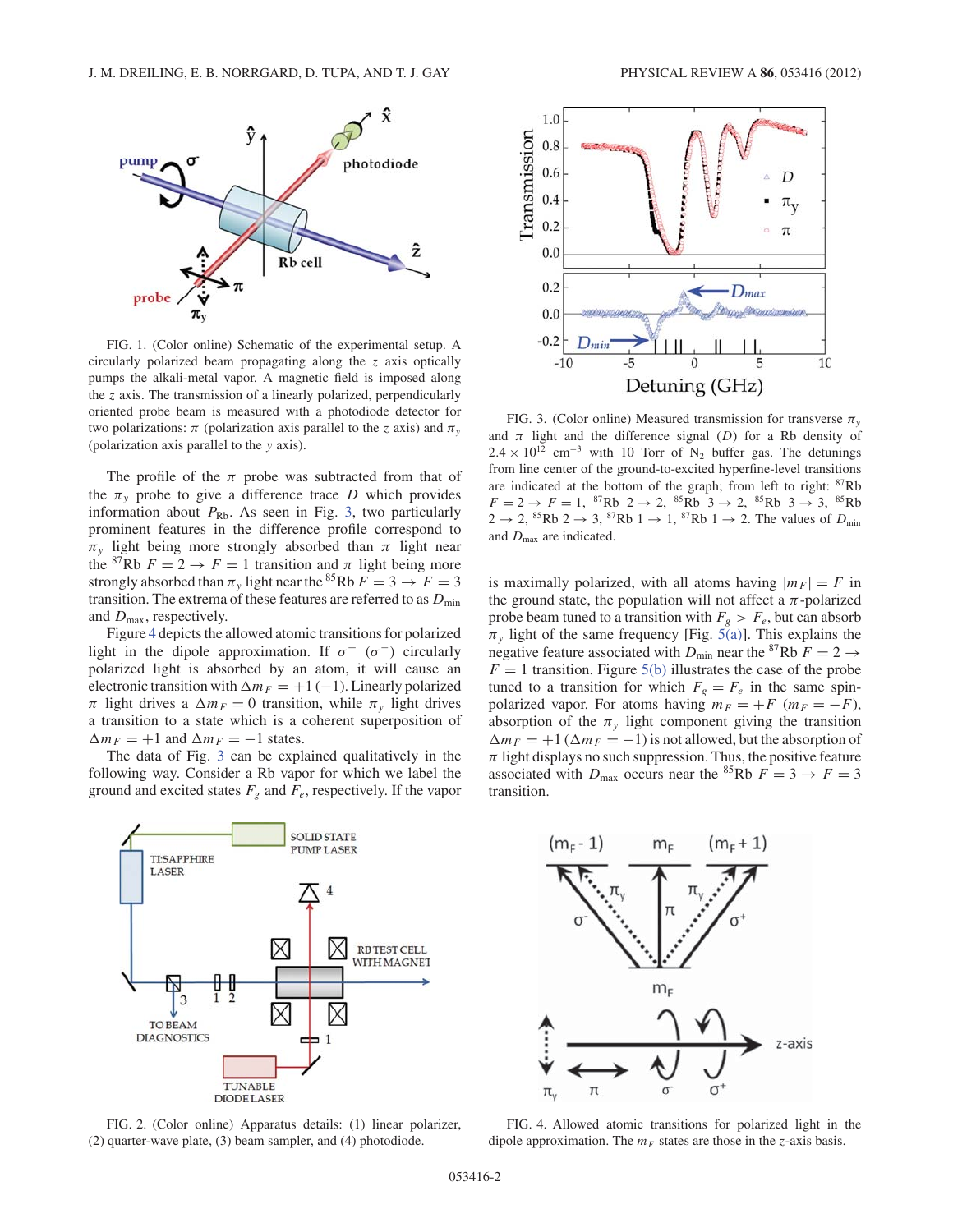

FIG. 5. Allowed and forbidden transitions (the latter crossed out) from the <sup>87</sup>Rb  $F = 2$ ,  $m_F = 2$  ground state to (a) the  $F = 1$ excited state and (b)  $F = 2$  excited state driven by linearly polarized transverse probe light. Transition designations as in Fig. 4.

#### **III. ATOMIC ORIENTATION AND ALIGNMENT**

In the excitation of atoms by light, two important quantities are the atom's orientation  $(O)$ :

$$
O = \frac{\sum_{m_F} m_F n_{m_F}}{\sqrt{F(F+1)} \sum_{m_F} n_{m_F}},\tag{3}
$$

a measure of its magnetic dipole moment, and alignment (A):

$$
A = \frac{\sum_{m_F} \left[ 3m_F^2 - F(F+1) \right] n_{m_F}}{F(F+1) \sum_{m_F} n_{m_F}},\tag{4}
$$

a measure of its electric quadrupole moment [16,17]. In the above equations,  $m_F$  and F are the usual quantum state numbers for the atom's total angular momentum, and  $n_{m_F}$  is the population of the state with  $m_F$ . Equation (3) is equivalent to Eq. (1), but with hyperfine states now shown explicitly. For an oriented atom, the state populations with  $+m_F$  differ from those with  $-m_F$ . On the other hand, an aligned atom has unequal populations for different  $|m_F|$  values [18]. Optical pumping of an alkali-metal vapor with circularly polarized light will generally result in both an alignment and orientation of the atoms. However, a vapor pumped with  $\sigma^+$ -polarized light will have the same alignment as a vapor pumped with  $\sigma^-$ -polarized light. Therefore, the  $|m_F|$  distribution, i.e., alignment, is independent of pump helicity.

For both  $\pi$  and  $\pi$ <sub>v</sub> light, the probability of photon absorption is independent of the sign of  $m_F$  [19]. Thus, monitoring their relative absorption yields information about the alignment of the sample, not its orientation. Indeed, our method cannot determine the sign of  $P_{\text{Rb}}$ . It is akin to measurement of the linear polarization (Stokes parameters  $P$ ,  $P_1$ ,  $M/I$ ,  $Q/I$ ,  $S_1/S_0$ ,  $\eta_3$ , etc.) of fluorescence produced in a cylindrically symmetric collision geometry, which uniquely determines alignment [16]. It is different because it is affected by absorption of the probe laser.

There are multiple population distributions yielding a given sample orientation, and likewise there are multiple ways to get a particular alignment. Thus, a one-to-one mapping between orientation and alignment does not exist. Consider, for example, a possible time evolution of state populations tending towards 100% polarization, illustrated in Fig. 6. In this scheme, the population migrates to a final extreme value



FIG. 6. (Color online) A possible evolution of state populations from an initially unpolarized state to a final, maximally polarized one.

of  $m_F$  in such a way that, for the populated states,  $n_{m_F + 1} - n_{m_F}$ is constant. Figure 7 shows the alignment of this example as a function of its orientation. On the same graph is shown the alignment vs orientation for a sample where the dominant process is spin exchange, a system that can be described by a spin temperature [20] common in some regimes of optical pumping. The graph also displays the near-linear relationship between orientation and alignment that occurs with optical pumping under our conditions, derived from the individual Zeeman sublevel populations found with numerical calculations (described below). We note that, although it is fortunate that we are working in a regime where the orientation and alignment are almost proportional, this condition is not necessary for side probing to serve as a useful indicator of orientation (and therefore  $P_{\text{Rb}}$ ); the relationship between orientation and alignment will simply take a different functional form.

#### **IV. EXPERIMENTAL DETAILS**

A ∼10 W beam from a Coherent Verdi laser was used to pump a Spectra Physics 3900 Ti:sapphire laser (Fig. 2). The output of the 3900 laser, used to pump the Rb vapor, was



FIG. 7. (Color online) Correlation between alignment and orientation for three different state-population evolution schemes.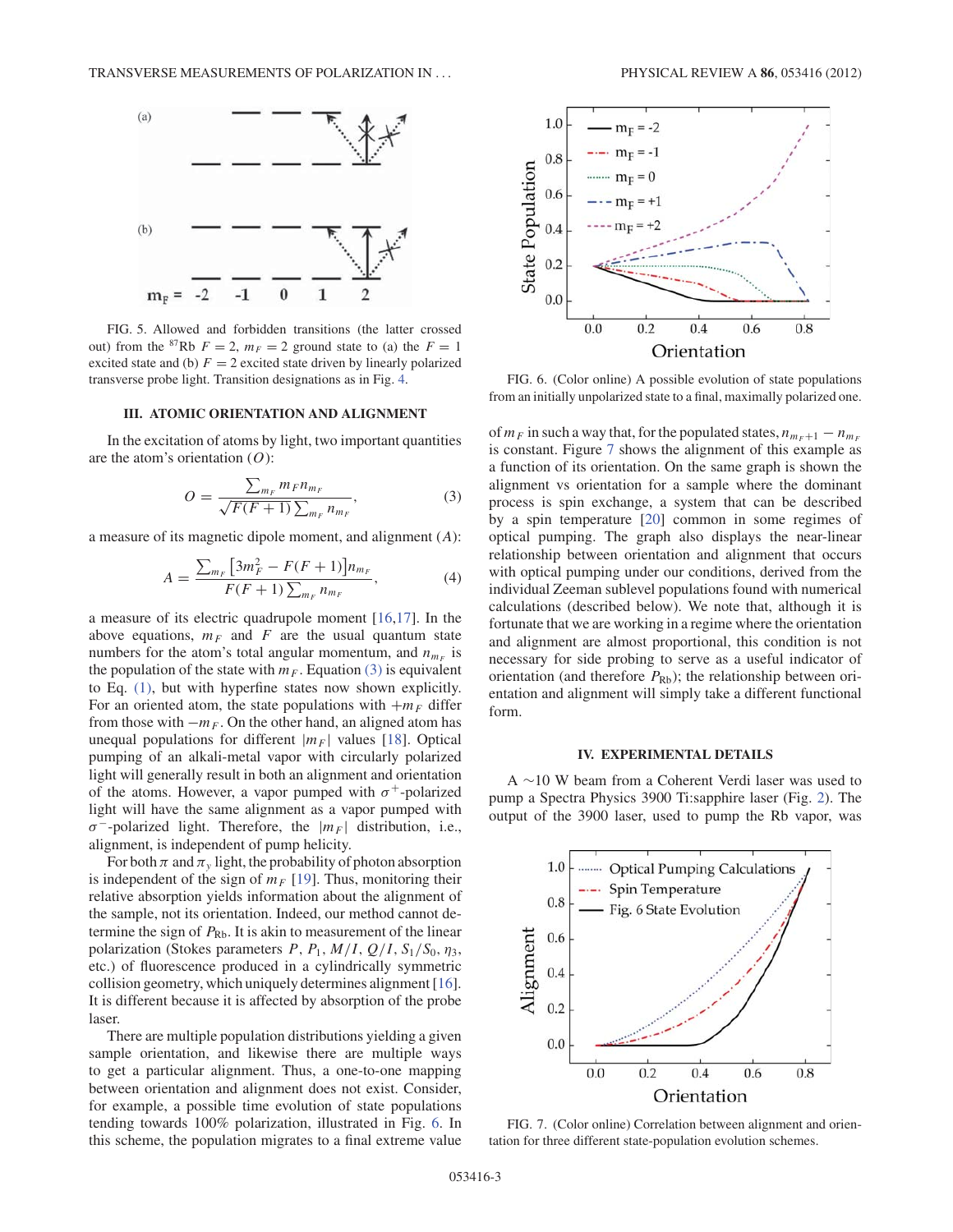$∼1$  mm in diameter with a typical power of 800 mW. Its spectral profile was "trident shaped" comprising three laser cavity modes equally spaced ∼200 MHz apart. This beam passed through a clean-up linear polarizer and quarter-wave plate before entering the cylindrical test cell containing Rb vapor of natural isotopic abundance. The cell was 4.3 cm long and 2.5 cm in diameter and contained 10 Torr of  $N_2$ buffer gas. A magnetic field of strength ∼1 mT was applied by electromagnets along the direction of the pump beam to maintain the orientation of the polarized Rb. The pump beam was carefully aligned to within 2◦ of the magnetic field direction, detuned positively (∼2 GHz) from the center of the  $D_1$  transition, and circularly polarized to >99.5% to avoid the polarization-reversal effect that has been observed in some systems lacking a "repump" laser [11,21]. The temperature of the Rb cell was varied to alter N, and  $P_{\rm Rb}$ was changed by adjusting the power of the pump laser beam. Both  $P_{\rm Rb}$  and N were measured with Faraday rotation techniques [13,15] and therefore represent quantities averaged over the cell length along the  $z$  axis. We estimate the systematic uncertainty in both measurements to be ∼10% due to the fact that we occasionally made measurements of polarization as high as 110%. Because polarization is inversely proportional to density, we assign the same uncertainty to our density measurements.

The probe laser (New Focus tunable diode Vortex laser, model 6017) had a spectral width of ∼300 kHz. Its power was typically reduced to  $\sim$ 20  $\mu$ W. Using an infrared-sensitive camera, optimal overlap of pump and probe beams was achieved by comparing images of the cell when the pump was blocked and unblocked. Additionally, a separate investigation of  $P_{\rm Rb}$  as a function of radial distance from the pump beam revealed that the probe was well within the region of maximum polarization.

Transmission profiles were obtained for both the  $\pi$  and  $\pi$ <sub>y</sub> beam polarizations (Fig. 3). When scanning the probe frequency, the power varied somewhat, and the transmission changed due to etalon effects of the glass cell walls. This did not affect the overall results. The transmission signal was normalized to the maximum value of the unabsorbed beam intensity occurring just to the right of the <sup>87</sup>Rb  $F = 1 \rightarrow F =$ 2 transition.

#### **V. MODEL CALCULATIONS**

To understand more quantitatively the relative absorption of the  $\pi$ - and  $\pi$ <sub>y</sub>-polarized probe across the frequency span, it is necessary to incorporate the sublevel-to-sublevel relative transition probabilities of the different polarizations [22]. The system was thus modeled by solving rate equations to describe each  $F$ ,  $m_F$  ground- and excited-state sublevel for  ${}^{85}$ Rb and  ${}^{87}$ Rb, and the transmission of the transverse probe beam for each polarization state was calculated. These rate equations included the optical pumping process by the pump beam, spontaneous emission, spin relaxation, and optical pumping by the probe beam. We used the interpretive language MATHEMATICA to solve the rate equations. A sample equation for <sup>87</sup>Rb for one ground-state sublevel population  $n_1$ , where  $n_1 = n({}^2S_{1/2}, F = 2, m_F = -2)$ , and a probe polarization of

 $\pi_v$  is

$$
\frac{\partial n_1}{\partial t} = \Gamma_{\text{pump2}\to 2} \frac{(2n_b - 2n_1)}{4} + \Gamma_{\text{pump2}\to 1} \frac{(6n_h - 6n_1)}{4} + A_{\text{Einstein}} \frac{(4n_a + 2n_b + 6n_h)}{12} + \Gamma_{\text{mix}} \left( \frac{N}{8} - n_1 \right) + \Gamma_{\text{probe2}\to 2} \frac{(2n_b - 2n_1)}{8} + \Gamma_{\text{probe2}\to 1} \frac{(6n_h - 6n_1)}{8}.
$$
\n(5)

Here,  $n_b = n(^2P_{1/2}, F = 2, m_F = -1), n_h = n(^2P_{1/2}, F = 1)$  $1, m_F = -1$ ), and  $n_a = n(^2P_{1/2}, F = 2, m_F = -2)$ , AEinstein is the spontaneous decay rate of Rb, and a spin relaxation rate is  $\Gamma_{\text{mix}}$ . The optical pumping rate  $\Gamma_{\text{pump2}\rightarrow2}$  was calculated with an integral combining the spectral profile of the laser and a Voigt profile convolution of the Doppler-broadened Gaussian line shape and collisionally broadened Lorentzian line shape. Its value took into account the center frequency of the laser and the excited-state  $F = 2$  level to ground-state  $F = 2$  level frequencies. The other optical pump rates  $\Gamma_{\text{pump2}\rightarrow 1}$ ,  $\Gamma_{\text{probe2}\rightarrow 2}$ , and  $\Gamma_{\text{probe2}\rightarrow 1}$  were defined similarly. Thus, we used 16 equations to describe each of the groundand excited-state sublevels of  $87Rb$  and 24 equations to describe <sup>85</sup>Rb, along with the normalization forcing the sum of all populations to equal N.

The calculations were simplified with a number of assumptions. Spin-exchange collisions [21,23,24] within and between the isotopes were neglected; modeling the pumping with a broadband laser on atoms collisionally broadened by the buffer gas sufficiently describes the polarization of both isotopes [25,26]. Previous work with this system indicates that 10 Torr of  $N_2$  buffer gas substantially reduces problems associated with radiation trapping [12,13], so such effects were not considered. The pump and probe lasers were approximated with spectrally flat beams of width 550 MHz and 300 kHz, respectively, and their intensities were taken to be spatially flat in both radius and depth into the cell. We neglected individual velocity subgroups and described each atom with the Voigt profile idealized absorption line shape. The spin relaxation rate is the beam-crossing rate for atoms in vacuum joined smoothly to the beam-crossing rate for atoms diffusing in the presence of  $N_2$  gas to account for the transition from the molecular flow to diffusion regimes. Since spin-exchange collisions are not very important and we assumed a spatially flat laser profile, our calculated populations are independent of N.

An example of the calculations of the transmission of the two orthogonal probe polarizations and the resultant  $D$  curve is shown in Fig. 8. The calculations nicely reproduce the main features of the difference curve, including the negative- and positive-going peaks associated with  $D_{\text{min}}$  and  $D_{\text{max}}$ .

#### **VI. RESULTS**

The goal of this work was to find a simple, useful way to map out and monitor the polarization of an alkali-metal vapor. While our calculations reproduce the major features of the D curve in Fig. 3, it would be inconvenient to do real-time modeling of entire scans of both probe polarizations in order to extract values of  $P_{\text{Rb}}$ . Thus, we present a more heuristic method to determine the polarization using  $D_{\text{min}}$  and/or  $D_{\text{max}}$  and their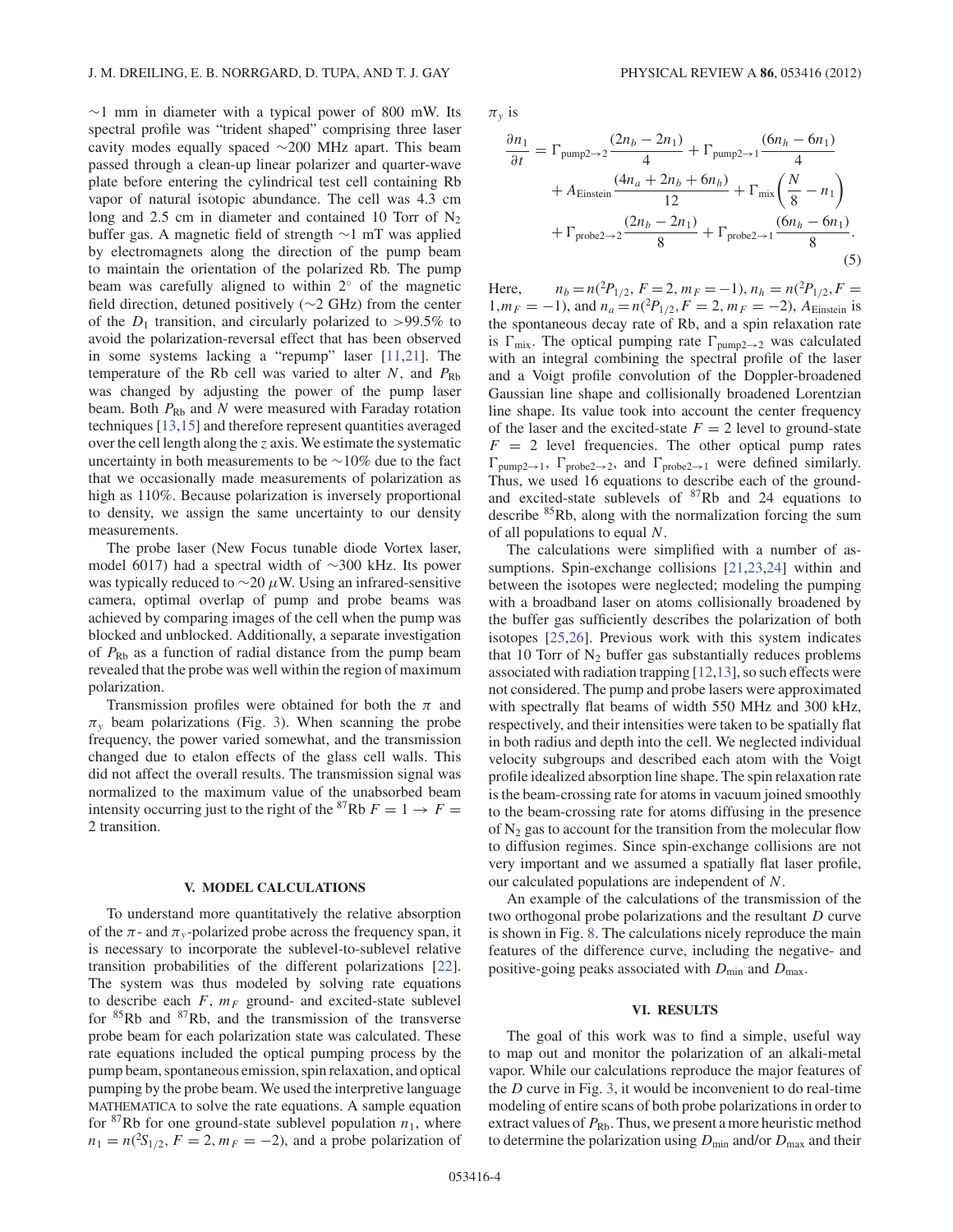

FIG. 8. (Color online) Calculated transmission curves for a transverse 20  $\mu$ W probe with polarizations  $\pi$ <sub>v</sub> and  $\pi$  along with their difference curve D. The calculations are for  $N = 1.4 \times 10^{12}$  cm<sup>-3</sup> and  $P_{\text{Rb}} = 73\%$  in a cell of diameter 2.5 cm with 10 Torr N<sub>2</sub> buffer gas.

correlation with  $P_{\rm Rb}$ . We choose not to use the features that occur at positive detunings since they are inherently smaller and can exhibit complex behavior caused by the pump laser being in the same frequency range. In fact, in the limit of perfect Rb polarization, these features disappear altogether because they represent transitions out of the lower  $F$  level of the ground state, which is actively depleted by the optical pumping process.

The quantity  $D_{\text{min}}$  is plotted vs  $P_{\text{Rb}}$  and is displayed in Fig. 9 along with values of  $D_{\text{min}}$  obtained from our model. Seven values of N between  $10^{12}$  and  $10^{13}$  cm<sup>-3</sup> were investigated. For clarity, the results from only four densities are plotted; the remaining data are consistent with those shown. Our model fitted the data better if we used N values twice what





FIG. 10. (Color online) The negative of  $D_{\text{min}}$  plotted vs  $P_{\text{Rb}}$ measured by longitudinal Faraday rotation. A best-fit curve for each density using Eq. (6) yielded the fit coefficients  $D_{\text{min}}(P_{\text{Rb}} = 0)$  and A plotted in Fig. 11. Densities indicated in the legend are in units of  $10^{12}$  cm<sup>-3</sup>.

we measured, indicating  $N$  variation in the cell or a current problem with the model.

The two quantities  $P_{\text{Rb}}$  and  $D_{\text{min}}$  exhibit an approximately linear relationship, although for lower  $N$  the simple linear dependence fails at lower polarizations, yielding a nonzero value of the intercept,  $D_{\text{min}}(P_{\text{Rb}} = 0; N)$ . Notwithstanding this complication, a method to determine  $P_{\text{Rb}}$  by heuristically fitting the  $D_{\text{min}}$  data for a given N is suggested by the results of Fig. 9. Hyperbolic fits of the form

$$
D_{\min}^2(P_{\text{Rb}}, N) = D_{\min}^2(P_{\text{Rb}} = 0; N) + P_{\text{Rb}}^2 A^2(N) \tag{6}
$$

adequately estimate  $D_{\text{min}}$  for our particular set of experimental parameters (Fig. 10). [Note that Eq. (6) can easily be rearranged to obtain  $P_{\text{Rb}}$  as a function of  $D_{\text{min}}$ . To estimate the statistical uncertainties of our measurements, we assign a common uncertainty to the difference-signal data for a given density to provide a reduced  $\chi^2$  value equal to 1 for the fit. This value is then used to calculate the uncertainties of the hyperbolic-fit coefficients  $D_{\text{min}}(P_{\text{Rb}} = 0; N)$  and  $A(N)$  shown in Fig. 11.

The utility of this technique is limited by the size of the cell and the intensity of the probe beam. For  $N\sigma_{\lambda}d \gg 1$ , where  $\sigma_{\lambda}$ is the absorption cross section at wavelength  $\lambda$  and  $d$  is the cell diameter, both polarizations are almost completely absorbed and their transmission difference becomes small compared to the experimental noise. Conversely, for  $N\sigma_{\lambda}d \ll 1$ , there is not enough absorption to reliably measure a difference signal. Experiments could easily be designed to obviate these problems.

Figure 11 shows the intercept  $D_{\text{min}}(P_{\text{Rb}} = 0; N)$  and the asymptotic slope  $A(N)$  of the hyperbolic fits for the data set shown in Fig. 10. For our experimental conditions, the N dependence of these coefficients can be described empirically by

$$
D_{\min}(P_{\text{Rb}} = 0; N) = \frac{1}{E + FN}
$$
 (7)

FIG. 9. (Color online) The negative of  $D_{\text{min}}$  plotted vs  $P_{\text{Rb}}$  as measured by longitudinal Faraday rotation. The curves show our calculations of  $D_{\text{min}}$ ; the symbols correspond to our measurements with densities half those used in the calculations. Densities indicated in the legend are in units of  $10^{12}$  cm<sup>-3</sup>.

and

$$
A(N) = \frac{1}{G + HN},\tag{8}
$$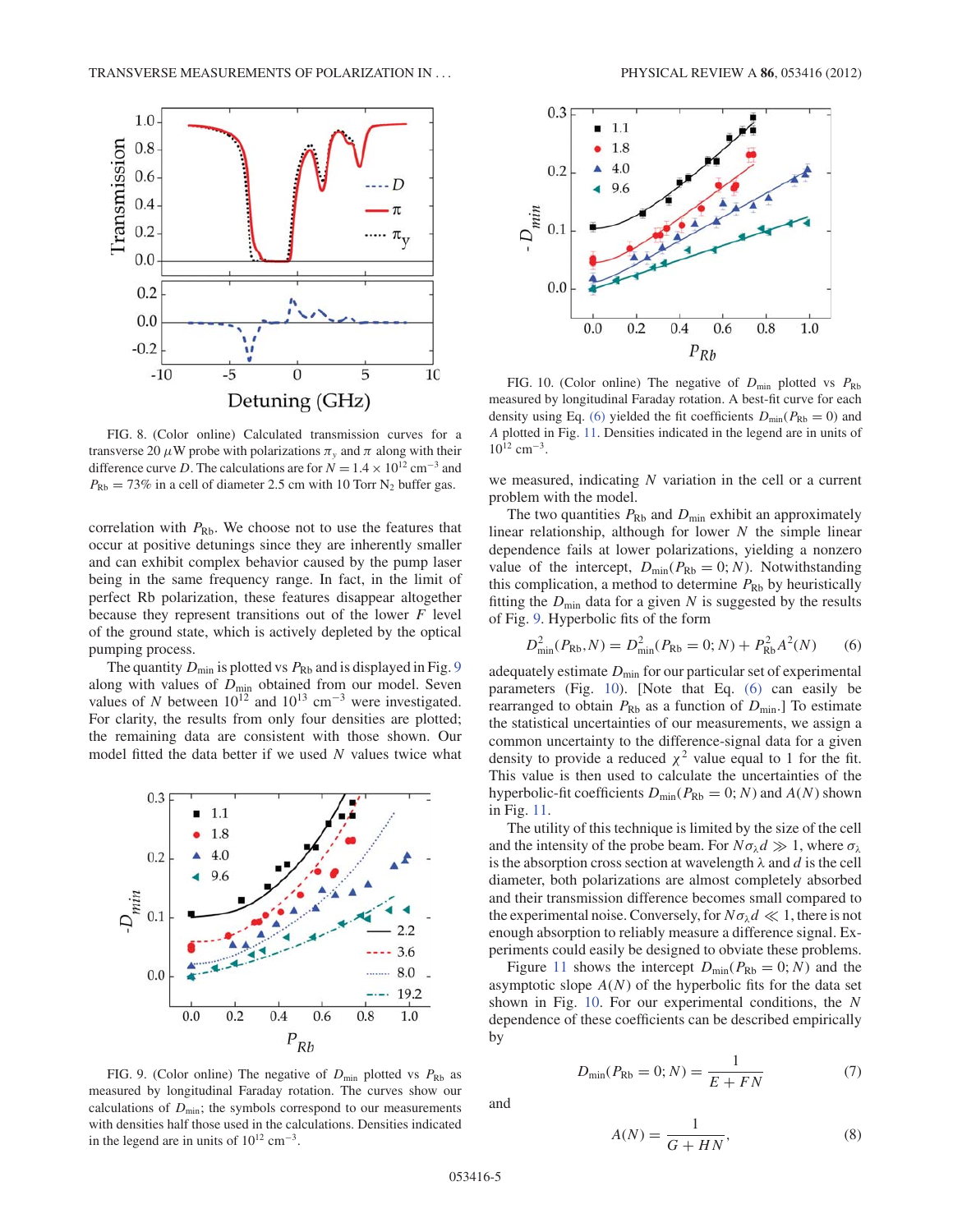

FIG. 11. (Color online) Dependence of fit coefficients  $-D_{min}(P_{Rb} = 0)$  and  $-A$  from Eq. (6) vs Rb density. The fits shown above correspond to Eqs. (7) and (8).

where  $E = 2.7 \pm 1.7$ ,  $F = -5.6 \pm 1.5$  cm<sup>3</sup>,  $G = -2.07 \pm$ 0.05, and  $H = -0.64 \pm 0.02$  cm<sup>3</sup>, and N is measured in units of  $10^{12}$  cm<sup>-3</sup>. Equations (7) and (8) allow determination of the polarization based upon measured values of  $D_{\text{min}}$  and N. Different experimental configurations would of course require different fitting parameters.

Both  $D_{\min}(P_{\text{Rb}} = 0; N)$  and  $D_{\min}(P_{\text{Rb}} = 1.0; N)$  are decreasing functions of number density in our experiment. At low densities, these quantities would be expected to increase with increasing N, and our model calculations confirm this. However, since our measurements are based upon a transmission signal near the  $D_1$  absorption lines, all the probe light is absorbed for high N. Thus, the signal is attenuated and the values of  $D_{\text{min}}(P_{\text{Rb}} = 0)$  and  $D_{\text{min}}(P_{\text{Rb}} = 1.0)$  are reduced to zero, as shown in Fig. 12.



FIG. 12. (Color online) The values of  $-D_{min}(P_{Rb} = 0)$  (solid line) and  $-D_{min}(P_{Rb} = 1.0)$  (dashed line) as a function of N for 50  $\mu$ W probe power. The shaded area corresponds to the range of densities used in our experiments.

It is desirable to understand and eliminate the nonzero values of  $D_{\text{min}}(P_{\text{Rb}} = 0)$ . This behavior initially surprised us. The value of  $D_{\text{min}}$  is directly related to the atomic alignment in the system, as discussed earlier, but what causes this alignment in the absence of a pump beam? Although it is true that the longitudinal magnetic field breaks the  $y$ , z symmetry of the experiment, it is too weak (∼1 mT) to produce the alignment we observe by itself. In other words,  $kT \gg \Delta E$ , where  $\Delta E$  is a characteristic Rb Zeeman energy shift. We note that, strictly speaking, in the absence of any laser-driven process, a magnetic field, which is a pseudovector, must cause orientation.

In fact,  $D_{\text{min}}(P_{\text{Rb}} = 0) \neq 0$  in the absence of a pump beam is caused by the probe itself. (This is different from the orientation caused by an intense, linearly polarized side pump beam in the Paschen-Back regime [27].) When the probe is tuned to the <sup>87</sup>Rb  $F = 2 \rightarrow F = 1$  transition [Fig. 5(a)] with  $\pi$  polarization, it can pump the atoms into the stretched state, or "hollow out" the z-basis  $m_F$  ground-state distribution for <sup>87</sup>Rb  $F = 2$  atoms, leaving only  $m_F$  values equal to  $\pm F$ . At this transition frequency, the sample would become transparent to the  $\pi$  probe, but the  $\pi$ <sub>y</sub> probe can always be absorbed. This differential absorption yields the nonzero  $D_{\text{min}}(P_{\text{Rb}} = 0)$ . Ground-state populations are maintained by the longitudinal  $(z$ -axis) magnetic field, which holds atoms in a given z basis  $m_F$  state once they reach it by a photonic transition. This is equivalent to the classical picture of magnetic  $m_F$  dipoles precessing about the magnetic field. Only in the cases of a magnetic field aligned along  $\hat{y} \pm \hat{z}$  or one that vanishes (i.e., is so small that any precession time is much longer than a characteristic depolarization time) will  $D_{\text{min}}(P_{\text{Rb}} = 0)$ approach zero in the absence of a pump beam.

These considerations lead to two ways to avoid the offset of  $D_{\text{min}}(P_{\text{Rb}} = 0)$  for measurements of low polarizations. First, a probe of very low intensity would not interfere with the polarization measurement. Figure 13 shows the result of our model calculation indicating that  $D_{\text{min}}(P_{\text{Rb}} = 0)$ approaches zero at sufficiently low probe powers. The detection sensitivity and the quality and curvature of our cell walls required probe intensities in the regime where the  $D_{\text{min}}$  intercept became measurable, but experiments could be



FIG. 13. A sample of graphs showing the calculated value of the difference function  $D$  as a function of the probe laser detuning for a span of probe laser powers in the absence of a pump beam for  $N = 4 \times 10^{12}$  cm<sup>-3</sup>. The minimum value of each curve corresponds to  $D_{\min}$ .